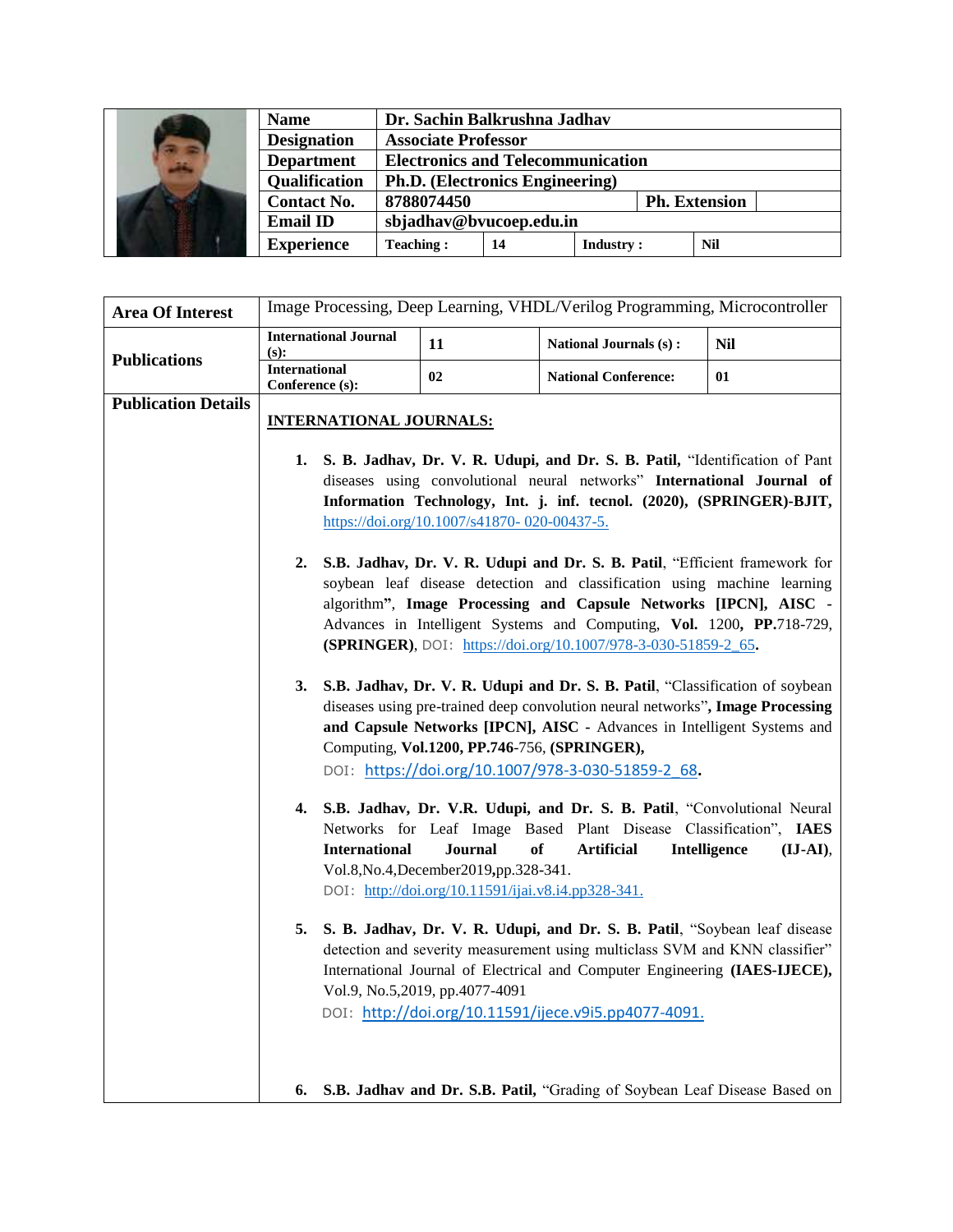|                        | Segmented Image Using K-means Clustering", IAES International Journal of<br>Artificial Intelligence (IJ-AI), , Vol. 5, No. 1, March 2016, pp. 13~21ISSN:<br>2252-8938.                                                                                                                                                                                             |
|------------------------|--------------------------------------------------------------------------------------------------------------------------------------------------------------------------------------------------------------------------------------------------------------------------------------------------------------------------------------------------------------------|
|                        | DOI: http://doi.org/10.11591/ijai.v5.i1.pp13-21.                                                                                                                                                                                                                                                                                                                   |
|                        | Sachin B. Jadhav and Nikhil Mane "A Novel High-Speed FPGA Architecture<br>7.<br>for FIR Filter Design." IJRES- International Journal of Reconfigurable and<br>Embedded system, Vol. 1, No. 1, March 2012, pp. 1-10, ISSN- 2089-4864.<br>DOI: 10.11591/ijres.v1.i1.pp1-10.                                                                                          |
|                        | 8.<br>Sachin B. Jadhav, J. K. Patil, Ramesh T. Patil "Design and Implementation of<br>Modified Partial Product Reduction Tree for High Speed Multiplication" IJRES,<br>International Journal of Reconfigurable and Embedded System, Vol. 2, No.<br>1, March 2013, pp. 15-20, ISSN-2089-4864.<br>DOI: http://doi.org/10.11591/ijres.v2.i1.pp15-20.                  |
|                        | 9. S. B. Jadhav, Dr. V. R. Udupi, and Dr. S. B. Patil, "A review on Image<br>Processing Techniques for Plant Leaf Disease Detection and Classification"<br>International Journal for Research in Engineering Application & Management<br>(IJREAM), Vol.5, Issue 01, April 2019, pp.250-255 (Indexed by UGC,<br>THOMSON REUTERS, and DOAJ).                         |
|                        | 10. S. B. Jadhav, Dr. V. R. Udupi, and Dr. S. B. Patil, "Recognition of Plant leaf<br>Diseases Using Learning Vector Quantization Neural Network Classifier" IOSR<br>Journal of Computer Engineering (IOSR-JCE), Vol.21, Issue 3, Ser-II (May-<br>June 2019), pp.41-49. (Indexed by UGC, Cross Ref, NASA).                                                         |
|                        | 11. S.B. Jadhav, Dr. V .R. Udupi, and Dr. S .B. Patil, "Grading Soybean Leaf<br>Disease Based on Segmented Image Using K-means Clustering" International<br>Journal of Advanced Research in Electronics and Communication Engineering<br>(IJARECE) Volume 4, Issue 6, January 2015, ISSN: 2278 - 909X (Indexed by<br><b>Index Copernicus, and Google Scholar).</b> |
|                        | <b>INTERNATIONAL CONFERENCES:</b>                                                                                                                                                                                                                                                                                                                                  |
|                        | 1] S.B. Jadhav, Dr. V. R. Udupi, and Dr. S.B. Patil, "Efficient framework for soybean<br>leaf disease detection and classification using machine learning algorithm"). In: Chen<br>JZ., Tavares J., Shakya S., Iliyasu A. (eds), International Conference on Image<br>Processing and Capsule Networks ICIPCN 2020, (SPRINGER) Bangkok, Thailand.                   |
|                        | S.B. Jadhav, Dr. V. R. Udupi, and Dr. S.B. Patil, " Classification of soybean<br>2  <br>diseases using pre-trained deep convolution neural networks". In: Chen JZ., Tavares J.,<br>Shakya S., Iliyasu A. (eds), International Conference on Image Processing and<br>Capsule Networks ICIPCN 2020, (SPRINGER) Bangkok, Thailand.                                    |
| <b>Books Published</b> | "Design and Implementation of Multiply and Accumulate unit for High Speed                                                                                                                                                                                                                                                                                          |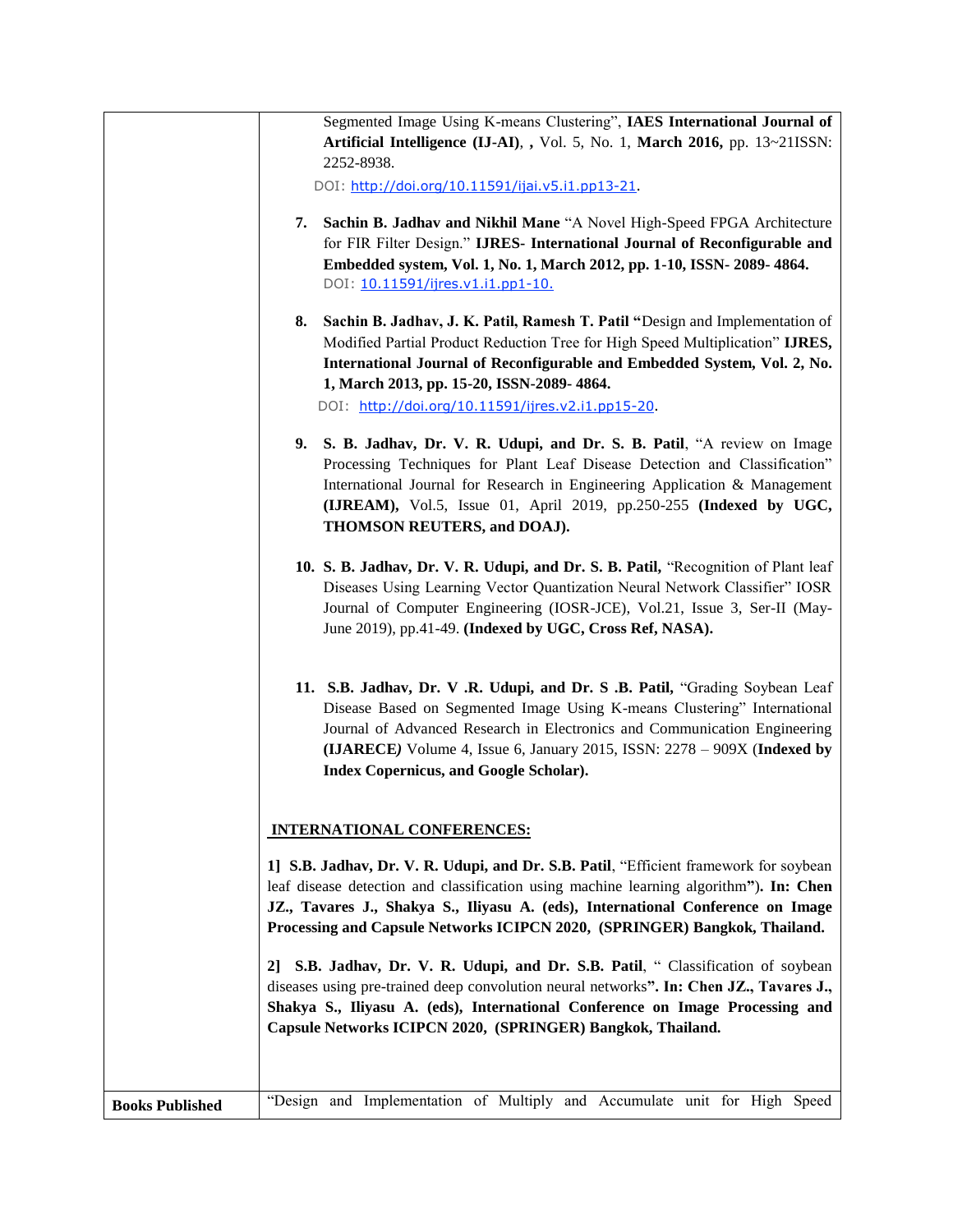|                                           | multiplication", Lambert Publication Germany, 2014, ISBN: 978-3-659-66291-1      |  |  |  |
|-------------------------------------------|----------------------------------------------------------------------------------|--|--|--|
| <b>Professional</b><br><b>Memberships</b> | <b>IAENG</b> - International Association of Engineers                            |  |  |  |
|                                           | 1. Continuing Education Program: 15 days STTP course on "Fundamentals and        |  |  |  |
|                                           | Recent Advances in RF and microwave communication" at Indian Institute of        |  |  |  |
|                                           | Technology Kharagpur (IIT Kharagpur), 2009.                                      |  |  |  |
|                                           | 2. Two-Week ISTE STTP on, Effective Teaching-Learning of Computer Programming,   |  |  |  |
|                                           | at Indian Institute of Technology, Bombay (IIT Bombay), 2010.                    |  |  |  |
|                                           | 3. 2018 IEEE CIS Summer/ Winter School On "Deep Learning and Computational       |  |  |  |
|                                           | Intelligence", Indian Institute of Technology Kanpur (IIT, Kanpur), India,       |  |  |  |
|                                           | December 2018.                                                                   |  |  |  |
|                                           | 4. Faculty Deployment Program (FDP) on, "Computer Vision and Image Processing",  |  |  |  |
|                                           | E&ICT ACADEMY, Indian Institute of Technology Roorkee (IIIT, Roorkee),           |  |  |  |
|                                           | India, December 2020.                                                            |  |  |  |
|                                           | 5. Winter Training Program (WTP) on, "Deep Learning and Its Applications", E&ICT |  |  |  |
|                                           | ACADEMY, Indian Institute of Technology, Roorkee (IIIT, Roorkee), India,         |  |  |  |
|                                           | December 2020.                                                                   |  |  |  |
|                                           | 6. "PYTHON + MATLAB Based Summer Research School on convex optimization          |  |  |  |
|                                           | for Machine Learning and 5G Wireless Technology, Department of Electrical        |  |  |  |
| Workshop/                                 | Engineering", Indian Institute of Technology, Kanpur (IIIT, Kanpur), India, 14th |  |  |  |
| Seminar/Conference<br>attended            | to 27 <sup>th</sup> June 2021.                                                   |  |  |  |
|                                           | 7. One Week Online Faculty Development Program on "Signal, Image & Video"        |  |  |  |
|                                           | Processing: A Practical Approach" (SIVPAPA-2020) under Technical Education       |  |  |  |
|                                           | Quality Improvement Program (TEQIP-III) organized by Department of               |  |  |  |
|                                           | Electronics & Telecommunication Engineering, Government College of Engineering   |  |  |  |
|                                           | Karad, Maharashtra, India, during May 26-30, 2020.                               |  |  |  |
|                                           | 8. Two Days Workshop on -QIP- Embedded System Design, College of Engineering     |  |  |  |
|                                           | Pune (COEP), 2008.                                                               |  |  |  |
|                                           | 9. Two Days Workshop on -QIP-Getting Started with MATLAB, College of             |  |  |  |
|                                           | Engineering Pune (COEP), 2008.                                                   |  |  |  |
|                                           | 10. Two Days Workshop on - "Advanced Digital Signal Processing" at, Shri Guru    |  |  |  |
|                                           | Gobind Singhji Institute of Engineering and Technology (SGGSIET), Nanded,        |  |  |  |
|                                           | 2010.                                                                            |  |  |  |
|                                           | 11. FDP on-Research Methodology: Data Collection Methods, Research Tools and     |  |  |  |
|                                           | Techniques" from 9th June 2020 to 15th June 2020 organized by AISSMS Institute   |  |  |  |
|                                           | of Information Technology, Pune.                                                 |  |  |  |
|                                           |                                                                                  |  |  |  |
| <b>Achievements</b>                       |                                                                                  |  |  |  |